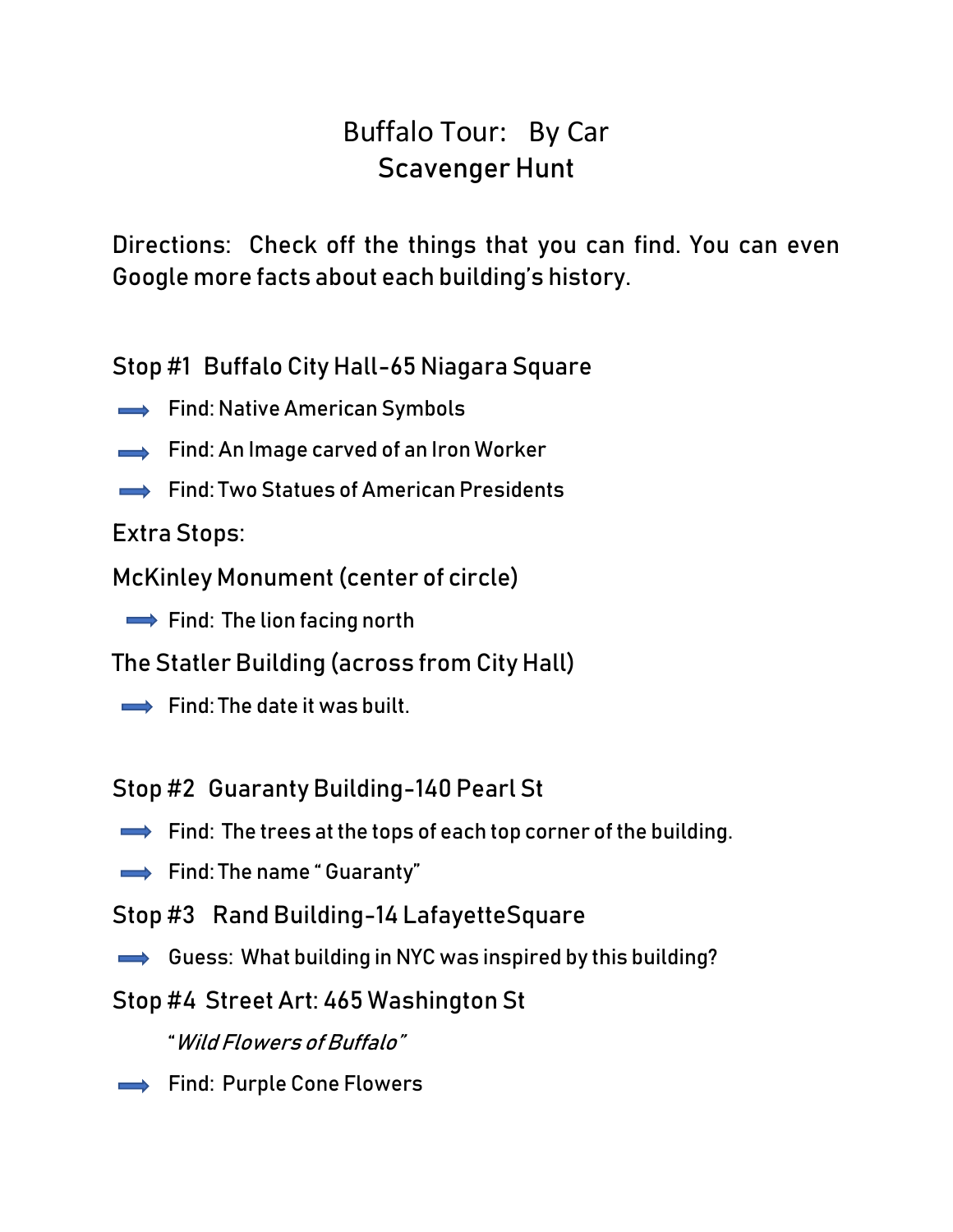### Stop #5 The Electric Tower-535 Washington St

Fun Fact: This building was inspired by a light house and lights up on holidays and special occasions! Can you name the holidays or celebrations?

## Stop #6 Street Art: 461 Ellicott St

"Greetings from Buffalo"

 $\rightarrow$  Find: The heart

Stop #7 MLK Park (skipped because its out of the way)

#### Stop #8 Street Art: 461 Ellicott St

"Welcome Wall Mural"

 $\longrightarrow$  Find: *Bienvenidos* 

Stop #9 Buffalo Central Terminal-495 Paderewski Dr.

 $\rightarrow$  Find: The Clock

#### MUST DO EXTRA!!!!

Stop #10 Michigan Street Baptist Church-511 Michigan St.

 $\rightarrow$  Find and read the two metal signs out front!

\*\*Fun Extra places to check out that are close by:

The Fire Boat –155 Ohio St

 $\rightarrow$  Fun Fact: This is the oldest active fireboat in the world! More>>>